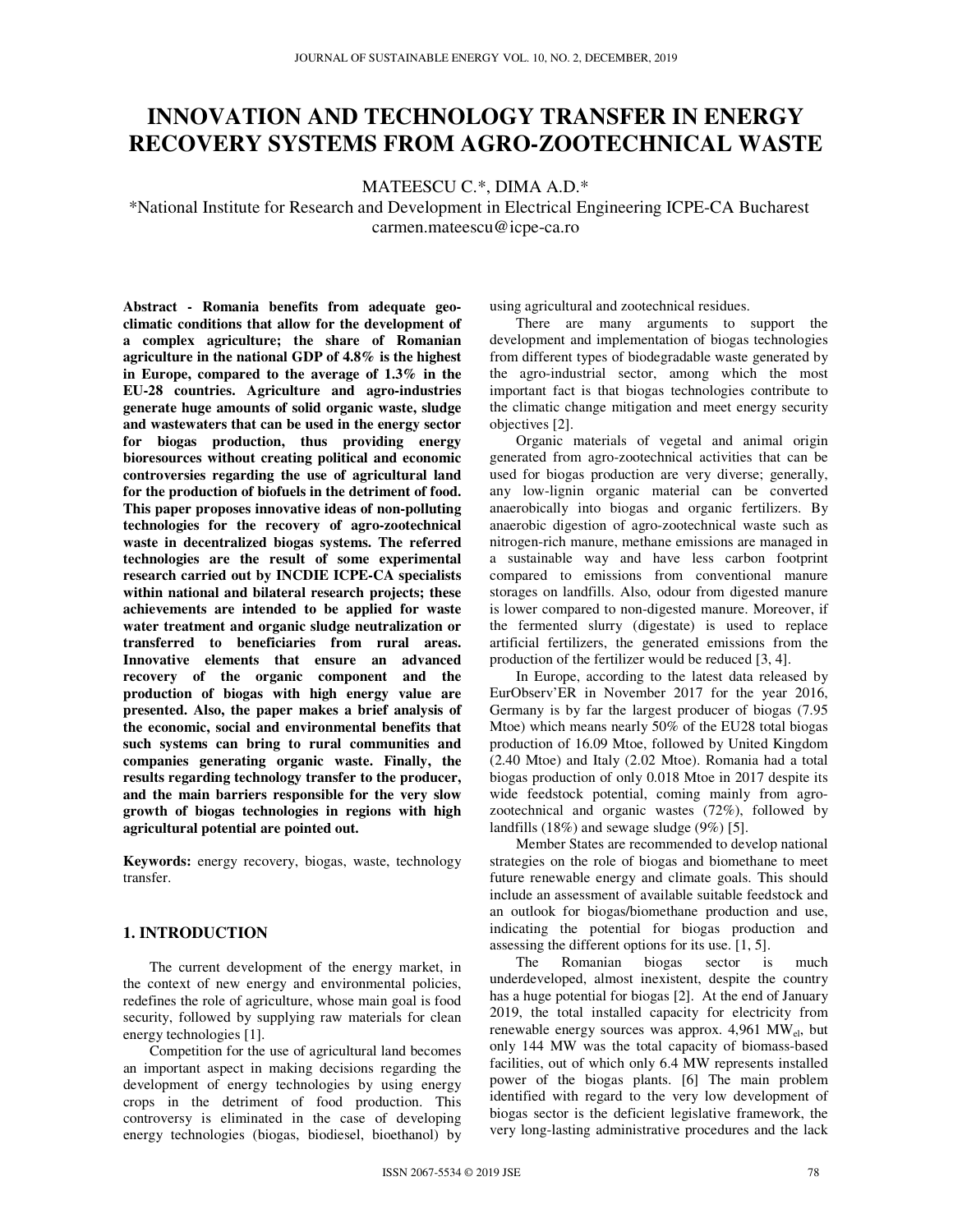of coordination and information between ministries of Energy, Agriculture and Environment. [2].

While biogas plants might provide a very good local power supply solution, especially in rural areas, high costs of biogas plant construction and lack of information on the potentials, financing possibilities or technology itself are other barriers identified to break the progress in the sector.

# **2. AGRO-ZOOTECHNICAL WASTE AS VALUABLE RESOURCES FOR BIOGAS PRODUCTION**

Agricultural policies are very relevant to biogas developments, and Member States could strongly focus on integration of the biogas sector as a part of sustainable agriculture, not limiting policy considerations to energy production. Information on feedstock use for biogas production in the EU is not easy to obtain, but it is estimated that energy crops (maize mainly) provide about half of the biogas production in the EU, followed by landfills, organic waste, sewage sludge and manure [1].

In Romania, agriculture is one of the most important branches of national economy. The contribution of agriculture, forestry and fisheries to the GDP is around 4.8%, that is the highest amongst the EU Member States, the average in the EU-28 countries being of 1.3% [1, 2]. Romania is characterized by the presence of a large number of mixed farms, crop farms and livestock farms. In 2016, over 10.5 million agricultural holdings (farms) in the European Union (EU) were recorded. About one third (32.7 %) of the EU's agricultural farms were located in Romania in 2016, much more than in any other Member State. Moreover, in Romania, nine in every ten farms (91.8 % or 3.1 million farms) were smaller than 5 ha; these is because small farms are perceived as playing an important role in reducing the risk of rural poverty, providing additional income and food [1].

Farms and small food industry generate huge amounts of waste and wastewaters, e.g. whey, that are organic materials suitable to be used as substrate for biogas production, both due to their organic load and the negative environmental impact they create [2, 4]. The different agro-zootechnical residues have specific biogas potential, in terms of biogas volumes produced per tonne of waste. The possibility to treat mixtures of vegetal and animal waste within the same process is an important advantage given that the agricultural sector generates residuals of both types [7, 8].

# **3. CURRENT STATE OF INNOVATION AND TECHNOLOGY TRANSFER IN ROMANIA**

The European Innovation Scoreboard 2018 released on June 2018 highlights that the EU's innovation performance continues to improve, that progress is accelerating, and that the outlook is positive. Since 2010, the EU's average innovation performance has increased by 5.8 percentage points, and it is expected to improve by an additional 6 percentage points over the next 2 years. Within the EU, innovation performance increased in 18 countries and decreased in 10 countries since 2010.

Sweden remains the EU innovation leader, while Romania and Bulgaria are ranked as Modest Innovators with performance well below the EU average, as seen in Figure 1[9].



A total of 27 different indicators have been used to establish the innovation dimensions, including criteria such as: Human resources, Attractive research systems, Innovation-friendly environment, Finance and support, Firm investments, Innovators, Linkages, Intellectual assets, Employment impacts, Sales impacts etc.

In Romania, since 2010, the innovation performance declined strongly by 14.0 percentage points from 47% to 33% related to that of European Union but, after five years of decline, the performance increased again in 2016 and 2017. Innovation-friendly environment and Intellectual assets (including patent applications, trademark applications and design applications) are the strongest innovation dimensions, while Innovators and Firm investments are the weakest innovation dimensions [9].

The concept of "product for the market" should be the first to consider in deciding funding distribution for innovation activities. Also, the research activity should be financed through "top-down" mechanisms, defined by experts gathered in technology platforms. The investments made through the valorisation of RDI results aim to increase the economic competitiveness of SMEs through technology transfer, achievable by developing public and private support mechanisms for innovation and technology transfer, in all regions of Romania, in line with the principles of smart specialization [10]. The Romanian innovation and technology transfer infrastructure is inadequate, both as number of specialized entities and as diversification of typology. The greatest share belongs to the technological and business incubators, thanks to the financial support granted through programs with external financing [10].

In their study, some authors propose the following three main directions for optimizing and improving innovation and technology transfer at the policy level in Romania [11]:

o Simplifying the legislative framework in order to facilitate technology transfer by a reconfiguration of a public-private partnership law, exemption/reduction of taxes for the technology sellers, incentives offer for technology buyers;

o Supporting the establishment of structures with facilitator potential within the technology transfer process by creating business incubators, clusters and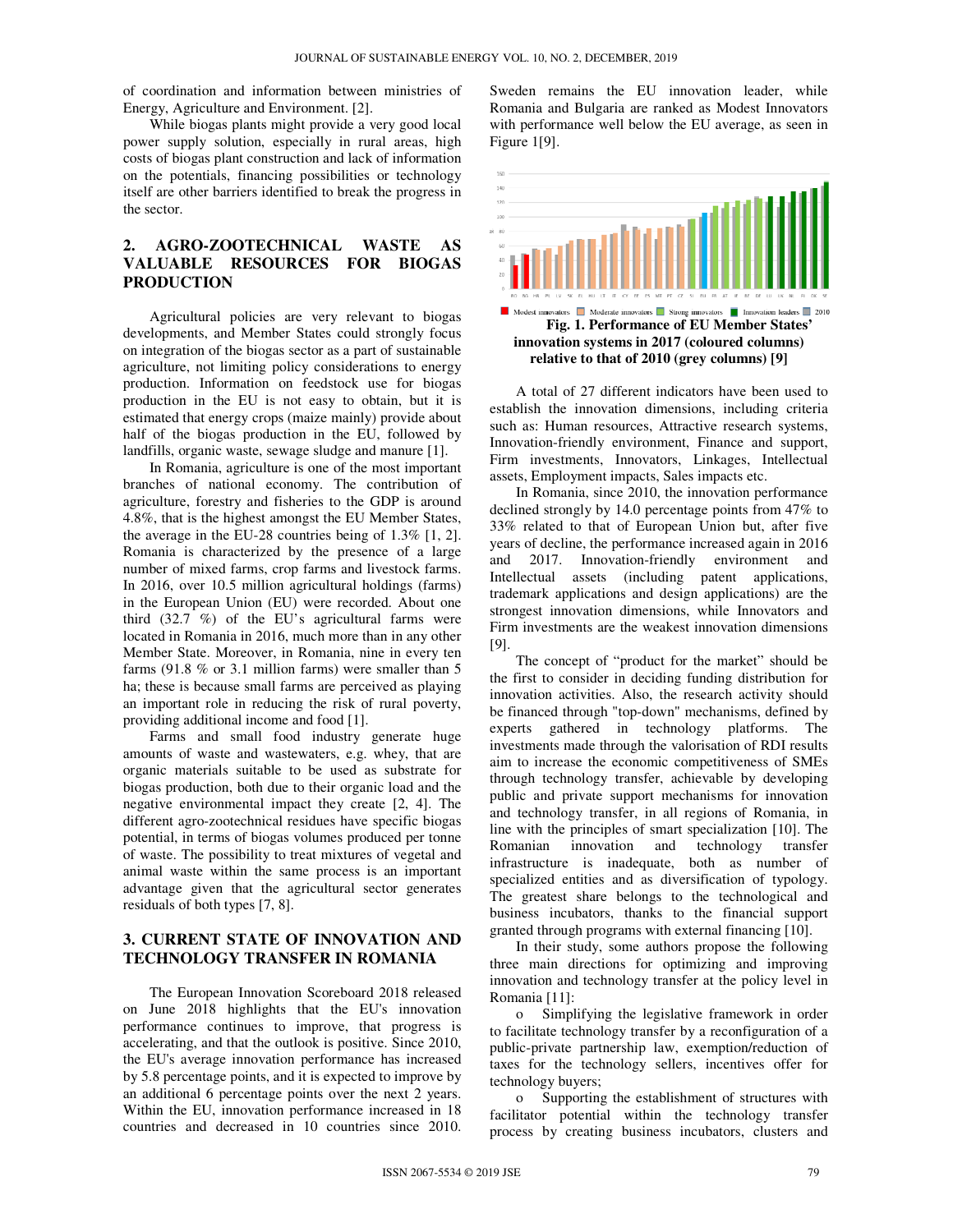spin-offs;

o Improving patent activities within public entities by capitalizing property rights (patents, models, designs, trademarks) and copyrights.

It is obvious that any complicated procedures and difficulties in achieving technology transfer generates low competitiveness and lack of added value in the economic sector, while the research results cannot be shared between research institutions and enterprises and cannot bring a positive contribution to the economic growth [10, 11].

# **4. ACHIEVEMENTS IN TECHNOLOGY TRANSFER TO DEVELOP THE NATIONAL BIOGAS SECTOR**

For the recovery of agro-zootechnical waste at a decentralized level there are numerous biogas plant designs that try to reproduce as accurately as possible the natural anaerobic digestion processes to produce biogas [12]. Some innovative solutions have been proposed and developed by researchers under national research programs and bilateral collaborative projects with traditional institutions such as BIOMA China (Romania-China Bilateral Project no. 520/2011 and 611/2013).

Amongst various R&D and innovation activities, INCDIE ICPE-CA Bucharest can offer specialized activities for technology transfer and consultancy on intellectual property rights, as well as assistance in the implementation of the technology transfer of research results in the field of electrical engineering, including in the area of renewable sources and biogas technologies, through its structures CTT ICPE-CA Technology Transfer Centre and ITA ECOMAT ICPE-CA business incubator. [13]

In this section two concepts of biogas units developed in INCDIE ICPE-CA Bucharest and designed for treating biodegradable waste are briefly presented, with focus on the innovative elements for the efficient recovery of the organic fraction. The biogas units are intended for producing biogas and ecological fertilizers from agro-zootechnical waste (animal manure, crop waste, gardening waste, fruit residues, food scraps etc.) while cleaning the land and improving the quality of the environment.

#### *a) Household biogas unit (Patent 125902B1 / 2014)*

The prototype of 4  $m<sup>3</sup>$  was built in 2010 in Boteni, Arges County, with public funds provided by the national research program Nucleu 0935/2009. Presently the patent license was transferred to the following 4 small enterprises which will be responsible for manufacturing the product by request, on the basis of the license agreement signed with the institute INCDIE ICPE-CA Bucharest: SC PRODLACTOSERV SRL, SC Wildlife Film Production Romania SRL, SC GXG TRADITII SRL, SC GAMA BIOTECH PRODUCTION SRL.

Due to its innovative internal configuration of the digestion chamber, the biogas unit provides an advanced decomposition of the organic fraction, requiring no any energy-consuming operations such as homogenization and heating of the organic mass [14]. The system consists primarily of a digestion reactor of a semispherical shape made of brick and cement mortar with partitioning made by separating chicanes and having a slightly convex concrete bottom. The digestion chamber configuration enables the optimal inner circulation of the organic mass from inlet to outlet and ensures the retention of the organic mass in the reactor for a longer time so that the organic compounds have time to be decomposed to biogas. The biogas unit is fitted with a biogas tank that is a cylindrical floating drum made of stainless steel and guided by a metallic frame above the digestion chamber [14]. The overall image of the household biogas unit concept is shown in the Figure 2, while the prototype of 4 m3 is shown in Figure 3.



**Fig. 2. Household biogas unit (1 - digestion chamber; 2 – floating drum biogas tank; 3 – organic slurry tank; 4 – fermented slurry tank; 5 – inlet pipe; 6 outlet pipe)** 



**Fig. 3. Biogas unit prototype, digestion chamber of 4m<sup>3</sup> , in operation in Boteni, Arges county since 2010** 

The main advantages that the innovative elements can bring are the followings: Simplicity in building and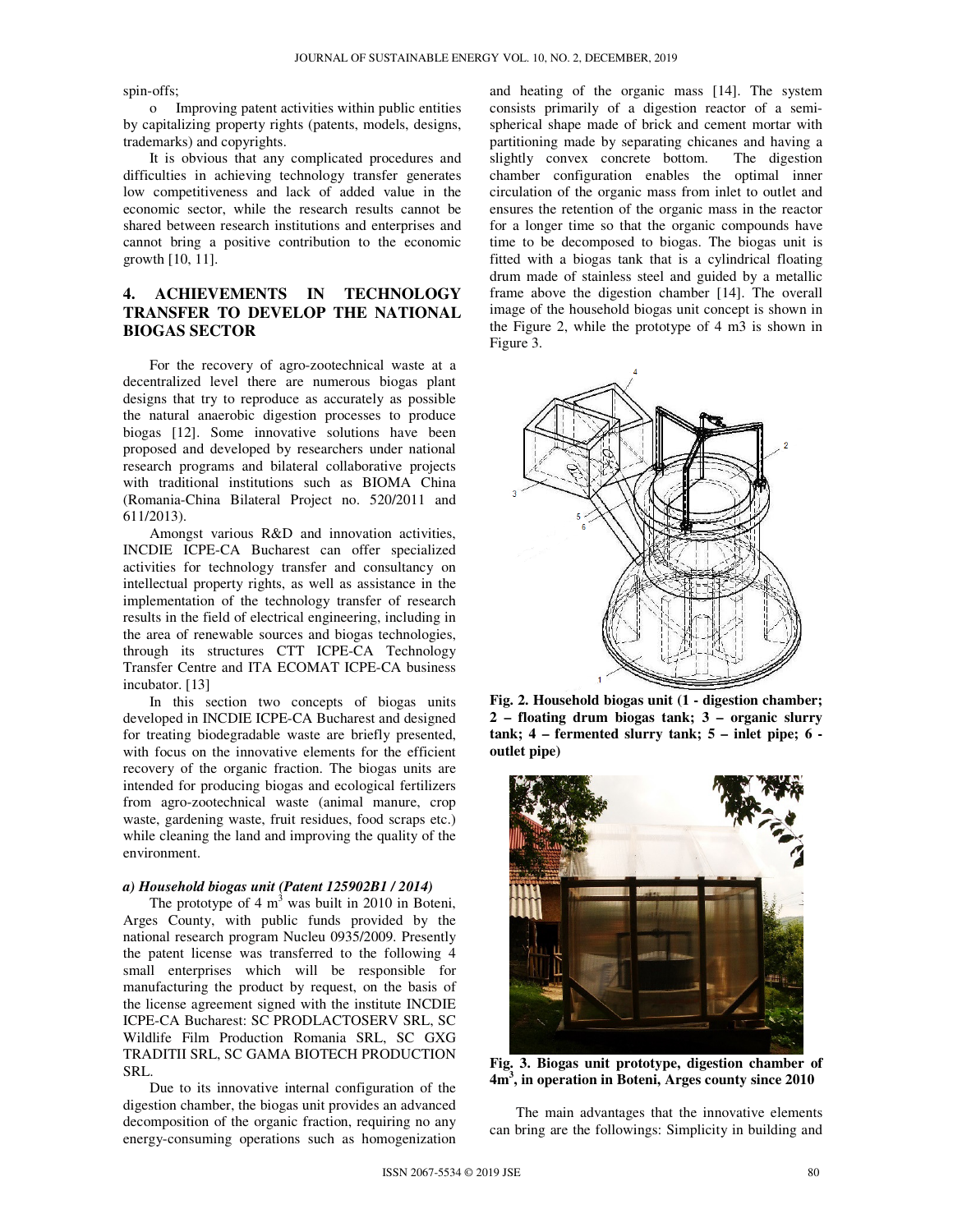operation; better yields in degradation of the organic compounds due to the longer mass flow; Profitable materials consumption and easy availability; Ground space saving by buried construction; Possibility to build the unit for larger size up to 16  $m<sup>3</sup>$ , function of the substrate availability and the family energy needs; Ensuring sustainable fuel (biogas with 50-70% methane) for domestic applications; Providing a clean and healthy environment for families living in rural areas.

The household biogas plant has a positive impact on the environment by facilitating lands and courtyards sanitation, reducing greenhouse gas emissions, improving the quality of crop lands by using fermented slurry as eco-fertilizers.

### *b) Tubular bioreactor with the liquid effluent partial recirculation (Patent application A00324 / 2016)*

 This innovative bioreactor is intended for the anaerobic treatment, in mesophilic temperature regime  $(20-40<sup>0</sup>C)$ , of organic waste and wastewaters from agrofood industry, including agricultural residues, animal manure, catering waste, sewage sludge, algal biomass etc., with producing biogas which may be used as fuel gas or to supply heat and electricity.

The bioreactor is of semi-compartmental tubular construction and is designed to allow partial recirculation of the liquid effluent between the two fermentation compartments. The recycled liquid has two major roles: on the one hand it allows the dilution of the organic material introduced into the reactor and on the other hand it ensures the supplementation of the bacterial type of inoculum needed for accelerating and intensifying the fermentative processes [15].



**Fig. 4. Tubular bioreactor with the liquid effluent partial recirculation (1 – anaerobic fermenter; 2 – thermal insulating material; 3 – separating wall; 4 – overflow; 5 – inlet pipe; 6 – reversing flap; 7 – organic slurry tank; 8 – outlet pipe; 9 – digested sludge tank; 10 – expansion hole; 11 – expansion chamber; 12 – tanks lid; 13 – inlet valve; 14 – outlet valve; 15 – gas pipe; 16 – flame retaining system; 17 – liquid level measuring system)** 

 The innovative shape has been designed so that the bioreactor can provide a better decomposition of the organic substrate and wastewaters compared to other conventional horizontal tubular bioreactors with no compartmentalization and liquid effluent recirculation. By transferring effluent into the feed chamber, the fermentation mass will be enriched in active fermentation bacteria and the biochemical processes are improved. The mass hydrodynamics is naturally conducted between inlet and outlet by slurry flowing along the longitudinal wall. Feeding the anaerobic digester can be done directly by free flowing from the inlet tank without the need for a pumping system. The underground location of the anaerobic chamber enables the proper fermentation temperatures in mesophilic regime and no any additional heating sources are required. The organic slurry and digested sludge tanks are covered with a lid fitted with flexible flaps at the inlet/outlet holes for a better environmental protection against unpleasant odours [15].

The tubular bioreactor can be manufactured for different sizes/volumes according to available materials to be treated. It is completely energetically autonomous, requiring no energy-consuming operations such as homogenization and heating of the organic mass, neither mechanized extraction of the fermented sludge from the expansion chamber of the digested sludge tank.

### **5. BARRIERS TO IMPLEMENTING AGRO-WASTE ENERGY RECOVERY SYSTEMS**

A wide range of agro-zootechnical feedstock that are abundant in Romania can be used to produce biogas and ensure the energy needs, especially in rural areas. Also, some research and development projects offer innovative solutions for the recovery of organic waste and wastewaters in the production of energy and natural fertilizers to sustain a healthy agriculture.

Heating and electricity grids are deficient in Romania in many rural areas and there is much need to develop biogas facilities for producing fuel gas and electricity, but there are many factors which impede implementation of such green energy systems [16].

The most important barrier is the lack of a stable and reliable legal framework and functional support schemes. In Romania, the renewable energy sources in the electricity sector are supported through a quota system based on quota obligations and tradable green certificates. In case of biomass, biogas and geothermal projects, the state support has not been cut with the latest amendments of the renewable energy law and has been kept for the initial quota of 2 green certificates for each MWh electricity, with 1 additional green certificate /MWh for cogeneration plants and 1 additional green certificate MWh in case of using energy crops. But the system has proved detrimental to the development of the biogas sector in Romania since the market value of a large surplus of 18 million green certificates at the end of 2016 was nullified [2].

Other major barrier to developing biogas systems in Romania is the lack of access to finance since the biogas plant projects require significant capital and operating costs. In the years 80s, Romania had a national biogas programme that included investments both in research, development and building of biogas plants. Under the state financial support, the number of rural plants for households and small farms was estimated at around 5000 at the end of 1989 [2].

The lack of knowledge, expertize and available